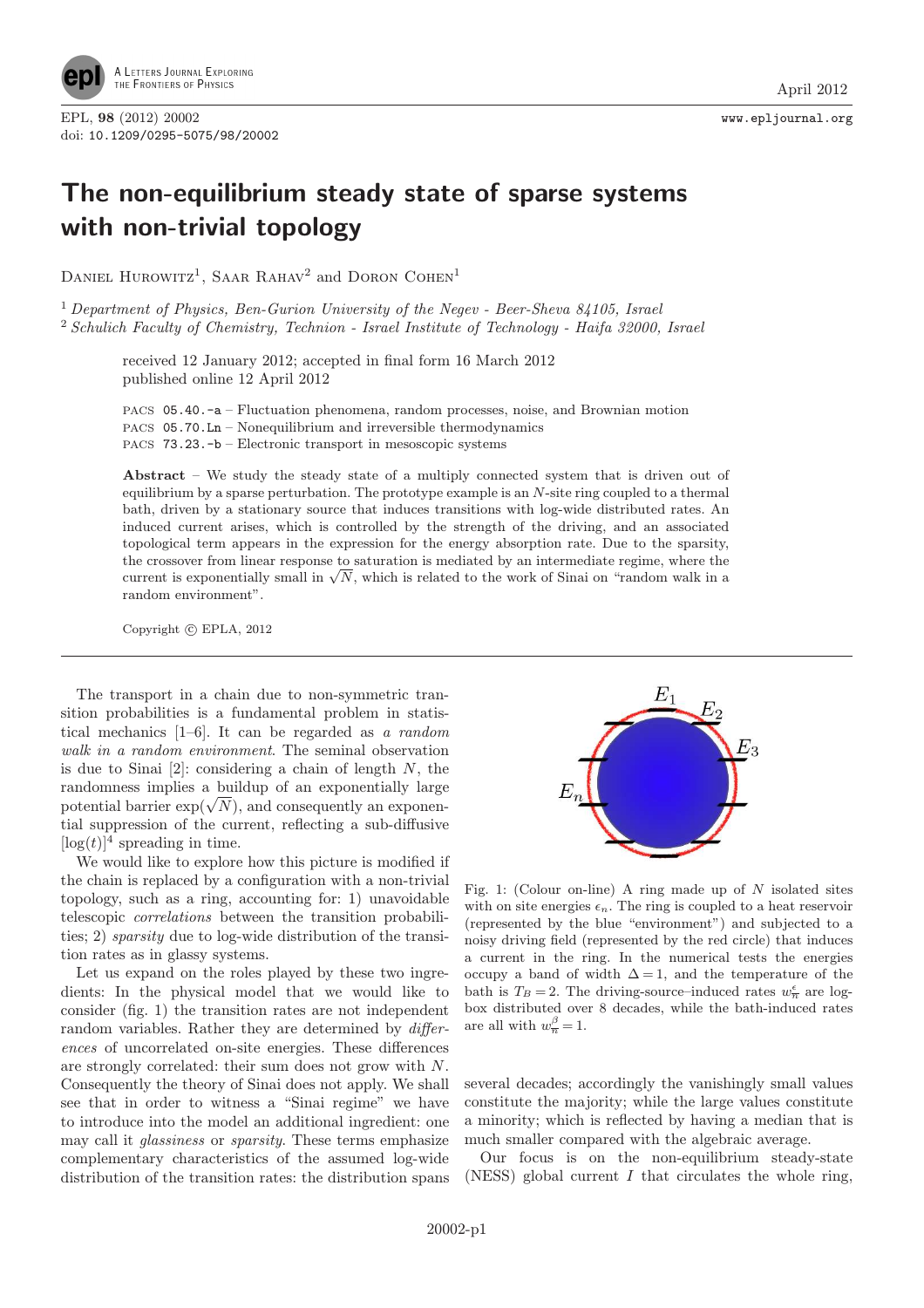

Fig. 2: (Colour on-line) We consider the ring of fig. 1 with  $N = 10<sup>3</sup>$  sites. The absolute values of the SMF (solid curve) and the current (thick dashed curve) are plotted as a function of the scaled driving intensity. The vertical dashed lines  $1/q_{\text{max}}$ and  $1/g_{\text{min}}$  bound the Sinai regime. Due to the sparsity  $(g_{\text{min}} \ll$  $g_{\text{max}}$ ) it extends over several decades. The solid horizontal line is the estimates for the SMF, eq. (19). The two straight dotted lines (labeled as Eq. B) are the estimates for  $I$  based on eq. (25), while the dashed line (labeled as Eq. A) is the global approximation eq. (24). The diamonds indicate values for which we plot the potential landscape in fig. 3.

and on the associated energy absorption rate (EAR). Let us present some numerical results that clarify the physical picture and motivate the subsequent analysis. We consider a ring that is composed of  $N$  sites (fig. 1). The ring is weakly coupled to a bath that has temperature  $T_B$ . In the absence of driving the average current  $I$  is zero. The driving is modeled as a stationary noise source that has an intensity  $\epsilon^2$ . The driving breaks detailed balance, leading to a non-vanishing affinity along the ring. This affinity, which we call stochastic motive force (SMF), labeled as  $\mathcal{E}_{\circlearrowleft}$ , induces a circulating steady-state current, see fig. 2. For weak driving one observes a linear response behavior  $I \propto \mathcal{E}_{\circlearrowleft} \propto \epsilon^2$ . For very strong driving I saturates.

Both the linear response for weak driving and the saturation for strong driving have a relatively simple explanation (see details later). But the crossover from linear response to saturation is more subtle, because it is related to the distribution of the transitions rates. If the distribution is log-wide we call the system sparse, implying that most of elements are much smaller compared with the average. Due to the sparsity one observes that there is an intermediate region where  $\mathcal{E}_{\circlearrowleft} \sim$  $\sqrt{N}$ , while the current becomes exponentially small, exhibiting fluctuations as a function of  $\epsilon^2$ .

Outline. – We introduce the ring model and clarify its relation to the standard paradigm of NESS analysis. We derive expressions for the SMF, for the current, and for the EAR, illuminating their dependence on the driving



Fig. 3: (Colour on-line) The ring of fig. 2 is considered. The potential difference  $\mathcal{E}(0 \rightarrow x)$  is plotted against x, for two values of the driving intensity. The vertical lines correspond to the maximal potential variation  $\mathcal{E}_{\bigcap}$ . The SMF values  $\mathcal{E}_{\bigcirc}$  $\mathcal{E}(0 \rightarrow N)$  are indicated by diamonds.

intensity. With regard to the EAR, we highlight the manifestation of a topological term.

Sparse networks. – Consider a general rate equation for the occupation probabilities  $p_n$ , namely

$$
\frac{\mathrm{d}p_n}{\mathrm{d}t} = \sum_m w_{nm}p_m - w_{mn}p_n,\tag{1}
$$

where  $w_{nm}$  is the transition rate from m to n. We can regard it as describing a network that consists of "sites" connected by "bonds". Specifically we consider later a ring that consists of  $N$  sites (fig. 1). With regard to the bond  $x \equiv (m \rightarrow n)$ , that connects site m to site n, we define the coupling  $w(x)$  and the field  $\mathcal{E}(x)$  as follows:

$$
\mathcal{E}(x) \equiv \ln\left[\frac{w_{nm}}{w_{mn}}\right],\tag{2}
$$

$$
w(x) \equiv [w_{nm} w_{mn}]^{1/2} . \tag{3}
$$

We say that the system is *sparse* or *glassy* if either  $w(x)$  or  $\mathcal{E}(x)$  of the connecting bonds have a log-wide distribution. This means that there is a small fraction of bonds where the coupling or the field is strong, while in the overwhelming majority it is very small.

We can regard  $\mathcal{E}(x)$  as the "potential difference" across the bond  $x = (m \rightarrow n)$ . The reason for this terminology becomes obvious if one considers bath-induced transitions (see the details after eq. (7)): then it equals  $-(E_n E_m$ /T<sub>B</sub>. Note that optionally  $\mathcal{E}(x)$  can be regarded as the entropy change of the bath during the  $(m \rightarrow n)$ transition [7]. Consequently it is natural to define the "potential variation" between two points  $x_1$  and  $x_2$  along a line segment as follows:

$$
\mathcal{E}(x_1 \rightsquigarrow x_2) = \int_{x_1}^{x_2} \mathcal{E}(x) dx.
$$
 (4)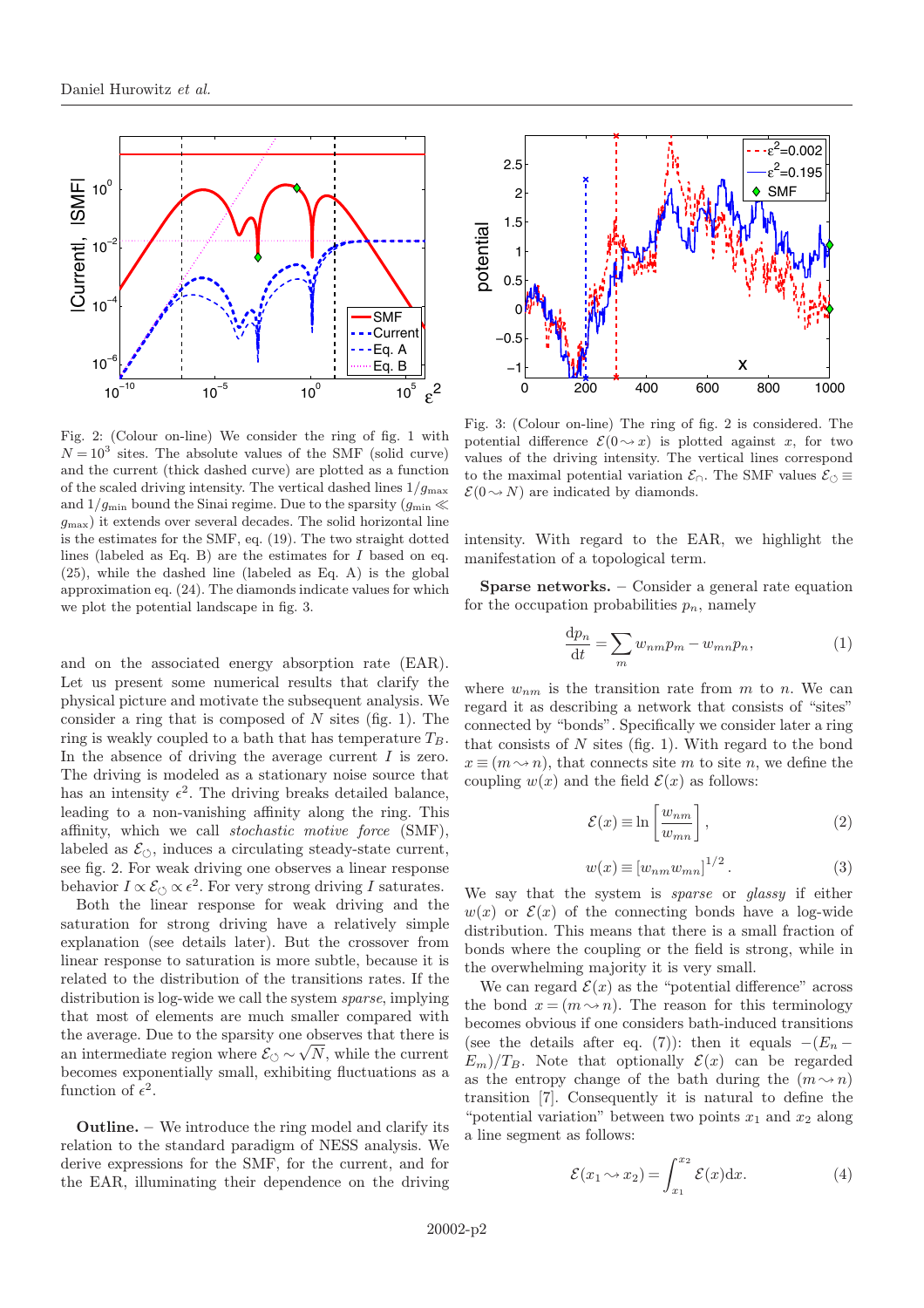Given a loop, one defines the SMF (or mesoscopic affinity [8]) as follows:

$$
\mathcal{E}_{\circlearrowleft} \equiv \sum_{x} \mathcal{E}(x) \equiv \oint \mathcal{E}(x) \mathrm{d}x. \tag{5}
$$

The summation above is over the bonds  $x$  along the loop, which becomes an integral in the continuum limit. For a detailed balanced system the SMF is zero for any loop. Otherwise the system relaxes to a NESS.

For the subsequent analysis we define "the effective potential barrier" along a segment as the maximal potential variation (see how it looks in fig. 3):

$$
\mathcal{E}_{\cap} \equiv \text{maximum} \Big\{ |\mathcal{E}(x_1 \sim x_2)| \Big\}. \tag{6}
$$

Referring to a ring, it is important to realize that  $\mathcal{E}_{\cap}$ cannot be smaller than  $\mathcal{E}_{\circlearrowleft}$ . If the  $\mathcal{E}(x)$  were totally uncorrelated both the maximal potential variation and the SMF would be proportional to  $\sqrt{N}$ .

NESS paradigm. – In the physical problem the network consists of N sites, with on-site energies  $E_n$ . The transition rates  $w_{nm}$  from site n to site m are induced by a driving source that has an intensity  $\epsilon^2$ , and by a bath that has a temperature  $T_B$ . Namely,

$$
w_{nm} = w_{nm}^{\epsilon} + w_{nm}^{\beta},\tag{7}
$$

where  $w_{nm}^{\epsilon} = w_{mn}^{\epsilon} \propto \epsilon^2$ , while the bath is detailedbalanced with  $w_{nm}^{\beta}/w_{mn}^{\beta} = \exp[-(E_n - E_m)/T_B]$ . One can define a symmetrized rate as  $w_{\overline{nm}} = (w_{nm} + w_{mn})/2$ . Then it follows that

$$
w_{nm}^{\beta} = \frac{2w_{nm}^{\beta}}{1 + \exp\left(\frac{E_n - E_m}{T_B}\right)}.
$$
\n(8)

Our setting as described above is formally a special case of the common non-equilibrium paradigm for a system that is coupled to two heat baths. The driving source is like a bath that has temperature  $T_A = \infty$ , while the environment is a bath that has a finite temperature  $T_B < \infty$ . As discussed in ref. [1] the generalization of the detailed balance condition requires

$$
\frac{w_{nm}(Q_A, Q_B)}{w_{mn}(-Q_A, -Q_B)} = \exp\left[-\frac{Q_A}{T_A} - \frac{Q_B}{T_B}\right],\tag{9}
$$

where  $Q_A$  and  $Q_B$  are the the amounts of energies that are transferred from the baths to the system. In our setting the two baths are independent of each other and therefore any event is either with  $Q_A = E_n - E_m$  and  $Q_B = 0$ , or with  $Q_B = E_n - E_m$  and  $Q_A = 0$ .

Microscopic temperature. – In the absence of driving the transitions that are induced by the bath satisfy detailed balance, and accordingly the steady state of the system is canonical with occupation probabilities  $p_n \propto \exp[-E_n/T_B]$ . Once we add the driving this is no longer true. Still, there is a well defined NESS, so we can formally define a microscopic temperature for each transition separately via the formula

$$
\frac{p_n}{p_m} = \exp\left[-\frac{E_n - E_m}{T_{nm}}\right].\tag{10}
$$

Unlike a canonical state, here we may have a wide distribution of microscopic temperatures. Furthermore, in a NESS the local temperature can be negative, i.e., the occupation of a higher level can be larger than the occupation of a lower one.

The ring model.  $-$  As a specific example we consider a ring with random on-site energies  $E_n \in [0, \Delta]$ , and near-neighbor transitions. We use the notations  $\Delta_n =$  $E_n - E_{n-1}$ , and  $w_{\overrightarrow{n}} = w_{n,n-1}$ , and  $w_{\overleftarrow{n}} = w_{n-1,n}$ , and  $w_{\overline{n}} = (w_{\overline{n}} + w_{\overline{n}})/2$ . The superscripts  $\beta$  and  $\epsilon$  are used in order to distinguish the bath and driving source contributions. It is useful to notice that in the high-temperature limit eq. (8) takes the form

$$
\left\{ w_{\overrightarrow{n}}^{\beta}, w_{\overleftarrow{n}}^{\beta} \right\} = \left[ 1 \mp \frac{\Delta_n}{2T_B} \right] w_{\overrightarrow{n}}^{\beta}.
$$
 (11)

The rate equation (1) is formally identical to an electrical network where the  $p_n$  are like voltages, and the  $w_{nm}$  represent conductors. Inspired by this formal analogy, we regard the conductivity of the network as an "average" transition rate, which we call  $w$ . Consequently for a network with near-neighbor transitions, which is like having "connectors in series", we get

$$
w \equiv \left(\frac{1}{N} \sum_{x} \frac{1}{w(x)}\right)^{-1} \tag{12}
$$

with similar definitions for  $w^{\beta}$  and  $w^{\epsilon}$ . It is now natural to define a dimensionless driving intensity  $\epsilon^2$  and dimensionless coupling parameters  $g_n$ , such that the latter reflect the relative exposure of the bonds to the driving:

$$
\frac{w^{\epsilon}}{w^{\beta}} \equiv \epsilon^2, \qquad \text{(definition of } \epsilon^2), \tag{13}
$$

$$
\frac{w_{\overline{n}}^{\epsilon}}{w_{\overline{n}}^{\beta}} \equiv g_n \epsilon^2, \qquad \text{(definition of } g_n). \tag{14}
$$

Sparsity means that the couplings to the driving source are log-wide distributed. In the numerics we have assumed logbox distribution of the  $g_n$  over several decades. Namely, the values  $\ln(g_n)$  were generated such that they form a uniform distribution in the range  $[g_{\min}, g_{\max}]$ . As for the bath: the  $w_{\overline{n}}^{\beta}$  were assumed identical. Accordingly note that  $\frac{1}{g_n} = 1$ , while  $1 \ll \overline{g_n} \ll g_n^2$ . The variance is  $\text{Var}(g_n) = \overline{g_n^2} - \overline{g_n}^2.$ 

**Estimating the SMF.**  $-$  In the presence of driving the SMF is non-zero:

$$
\mathcal{E}_{\circlearrowleft} = \ln \left[ \frac{\prod_{x}^{\circlearrowleft} w_{x}}{\prod_{x}^{\circlearrowright} w_{x}} \right] \equiv \ln \frac{[\circlearrowleft]}{[\circlearrowright]},\tag{15}
$$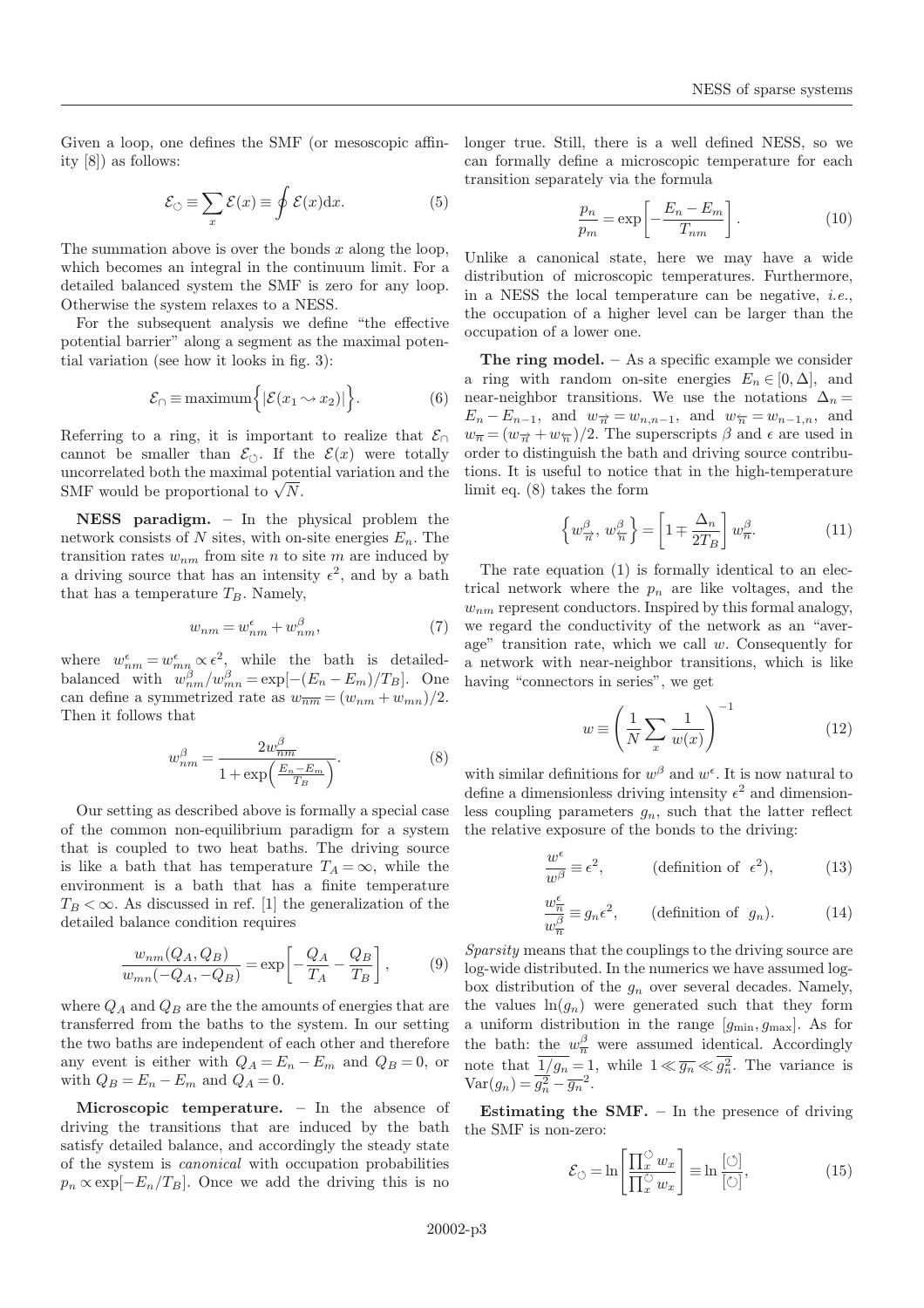where  $\prod^{\circ}$  is the product of all the N anticlockwise rates, and  $\prod^{\circlearrowright}$  is similarly defined. If  $T_B \gg \Delta$  we get

$$
\mathcal{E}_{\circlearrowleft} = \ln \left[ \frac{\prod_{n} (w_n^{\epsilon} + w_{\overrightarrow{n}}^{\beta})}{\prod_{n} (w_n^{\epsilon} + w_{\overrightarrow{n}}^{\beta})} \right] \approx \sum_{n} \ln \left[ \frac{w_n^{\epsilon} + \left(1 - \frac{\Delta_n}{2T_B}\right) w_{\overrightarrow{n}}^{\beta}}{w_n^{\epsilon} + \left(1 + \frac{\Delta_n}{2T_B}\right) w_{\overrightarrow{n}}^{\beta}} \right] \approx - \sum_{n} \left[ \frac{1}{1 + g_n \epsilon^2} \right] \frac{\Delta_n}{T_B}. \tag{16}
$$

Recall that we have  $\sum_{n} \Delta_n = 0$ . Additionally we define

$$
\Delta^{(0)} \equiv \sum_{n} g_n \Delta_n \sim \pm \left[2N \operatorname{Var}(g)\right]^{1/2} \Delta,\tag{17}
$$

$$
\Delta^{(\infty)} \equiv \sum_{n} \frac{1}{g_n} \Delta_n \sim \pm \left[ 2N \operatorname{Var}(g^{-1}) \right]^{1/2} \Delta. \tag{18}
$$

The RMS-based estimate of the sums follows from the observation that, say,  $\Delta^{(0)}$  can be rearranged as  $\sum_{n}(g_{n+1}-g_n)E_n$ , which is a sum of N independent random variables. Consequently we get for the SMF the following approximation:

$$
\mathcal{E}_{\circlearrowleft} \approx \frac{1}{T_B} \begin{cases} \Delta^{(0)} \epsilon^2, & \epsilon^2 < 1/g_{\text{max}},\\ -\Delta^{(\infty)}/\epsilon^2, & \epsilon^2 > 1/g_{\text{min}},\\ \sim [\pm] \Delta^{(*)}, & \text{otherwise}, \end{cases}
$$
(19)

where  $\Delta^{(*)} \equiv N^{1/2} \Delta$ , and the ∼ implies that the the result exhibit fluctuations as  $\epsilon^2$  is varied. Looking in fig. 2, at the plot of  $|\mathcal{E}_{\circ}|$ , we notice that there are dips that indicate that the SMF changes sign. These sign reversals depend on the specific realization of  $g_n$  and  $\Delta_n$ .

The NESS current. – The rate equation for nearestneighbor transitions is

$$
\dot{p}_n = w_{\overline{n+1}} p_{n+1} + w_{\overline{n}} p_{n-1} - 2w_{\overline{n}} p_n.
$$
 (20)

This set of equations is redundant because of conservation of probability. At steady state  $\dot{p}_n = 0$ , and there is some current  $I$  in the system. So we can write the equivalent non-redundant set of  $N+1$  equations,

$$
w_{\overrightarrow{n}}p_{n-1} - w_{\overleftarrow{n}}p_n = I, \qquad \sum_n p_n = 1. \tag{21}
$$

This set of equations can be solved for the current using elementary algebra, or alternatively using the network formalism for stochastic systems [8–10]. The result may be written in compact notation as follows:

$$
I = \frac{\prod_{x}^{\circ} w_x - \prod_{x}^{\circ} w_x}{\sum_{x,n} \prod_{x'}^{(x \sim n)} w_{x'}} \equiv \frac{[\circ] - [\circ]}{[\sim]}, \tag{22}
$$

where the denominator has a sum over bonds  $x$  and target sites  $n$ . In each term the bond  $x$  is disconnected to open



Fig. 4: (Colour on-line) The energy absorption rate (EAR) vs. the driving intensity for a ring with  $N = 10^6$  sites. The other parameters are the same as in the previous figure. The thin solid curve is the total EAR, while the dotted horizontal line is the expected saturation value. The decorated solid curve is the EAR difference if the ring is disconnected at one point, while the dashed curve is the topological term  $\mathcal{E}_{\circlearrowleft}I$ . The current in the ring is also drawn (triangular markers). There is clearly a correlation between the excess EAR and the current.

the ring. The product  $\prod^{(x\rightarrow n)}$  denotes the multiplication of the  $N-1$  rates that are directed from the cut point towards the target site n. Note that the  $N-1$  rates belong to the two paths that lead from  $x$  to  $n$ . In continuum-limit notations the expression can be written as

$$
I = \frac{e^{\mathcal{E}\circ/2} - e^{-\mathcal{E}\circ/2}}{\sum_{x} \frac{1}{w(x)} \int dx' e^{\mathcal{E}(x \sim x')/2}},
$$
(23)

which can be roughly estimated as

$$
I \sim \frac{1}{N} w \exp\left[-\frac{\mathcal{E}_{\cap}}{2}\right] 2 \sinh\left(\frac{\mathcal{E}_{\circlearrowleft}}{2}\right). \tag{24}
$$

This rough estimate is tested in fig. 2, and is in fact quite satisfactory.

Let us discuss in more detail the current for very weak and very strong driving. In both limits the SMF becomes very small, the Sinai factor exp[ ] becomes of order unity, and the sinh( ) can be approximated by a linear function. Accordingly we get

$$
I \approx \frac{1}{N} \begin{cases} -[\Delta^{(0)}/T_B] w^{\epsilon}, & \text{linear regime,} \\ [\Delta^{(\infty)}/T_B] w^{\beta}, & \text{saturation.} \end{cases}
$$
 (25)

As evident from these expressions, and as implied by the numerics, the direction of the current can change as the strength of the driving is increased, hence the dips in |I| in fig. 4. The small  $\epsilon$  result is independent of  $w^{\beta}$ , in spite of the bath dominance. The fingerprints of the bath show up only for strong driving, where the result becomes saturated, independent of  $w^{\epsilon}$ . The saturation by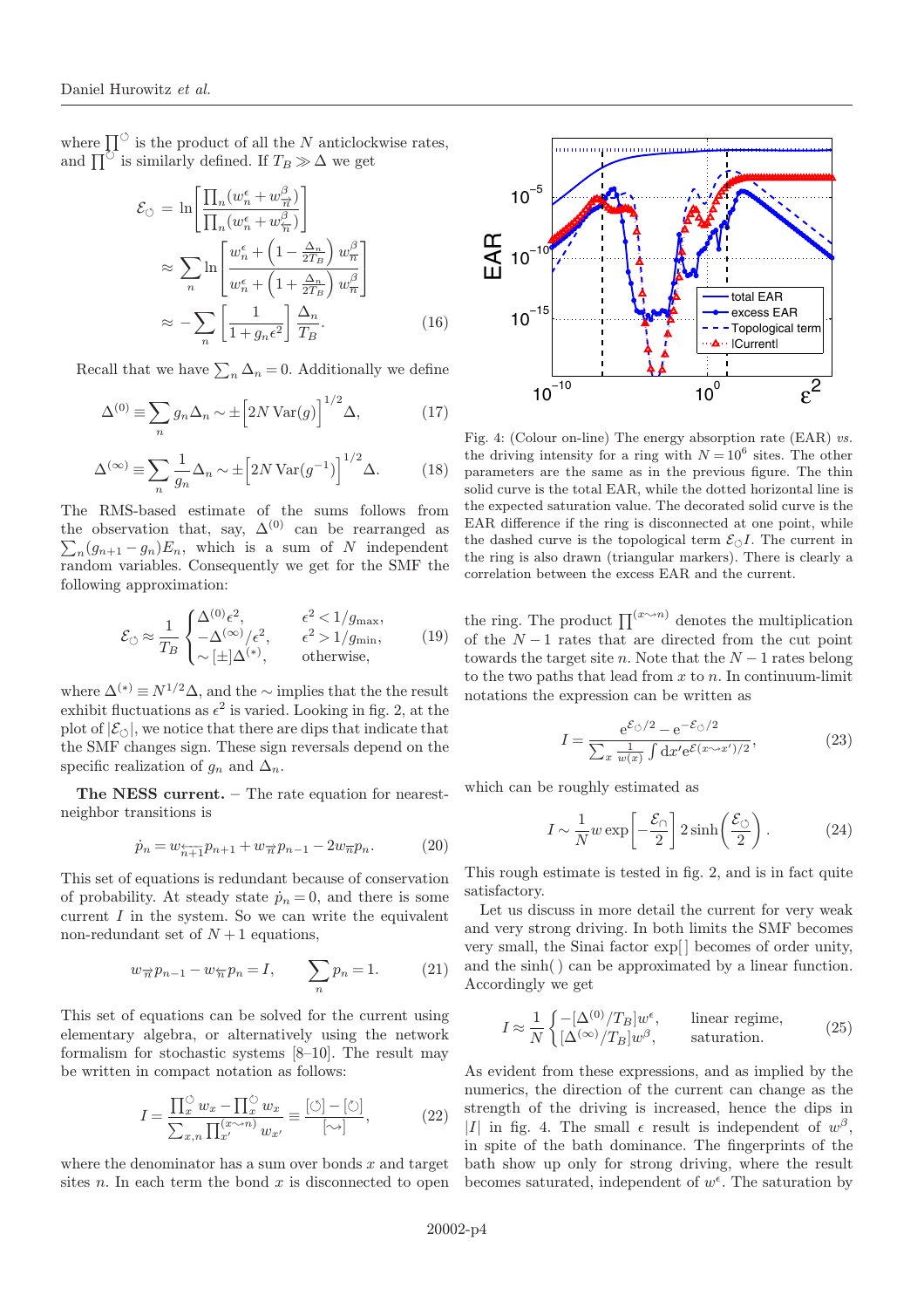itself could have been anticipated: it is due to having SMF  $\propto 1/\epsilon^2$  with rates  $\propto \epsilon^2$ .

In the intermediate regime  $|\mathcal{E}_{\circ}| \sim N^{1/2}$ . The maximal potential variation  $\mathcal{E}_{\cap}$  is of the same order of magnitude, but always lager, typically by some factor of order unity. Hence the current becomes exponentially small in  $\sqrt{N}$ , as in the model by Sinai. Sparsity is the crucial requirement in order to observe this intermediate Sinai regime, otherwise there is merely a crossover from the linear response regime to the saturation regime.

The EAR formula.  $-$  By construction it is obvious that for zero driving intensity the system is detailed balanced with the temperature that is dictated by the bath: hence eq. (10) is satisfied with  $T_{nm} = T_B$ . Also for non-zero driving the system is detailed balanced, provided the current is zero. This is implied by eq. (21). Consequently, in the absence of current, eq. (10) is still satisfied, but the microscopic temperature of the  $n$ -th transition is

$$
\frac{1}{T_n^{(0)}} = \frac{1}{\Delta_n} \ln \left[ \frac{w_{\overline{n}}}{w_{\overrightarrow{n}}} \right].
$$
 (26)

For  $T_B \gg \Delta$  one easily obtains the following practical approximation:

$$
\frac{1}{T_n^{(0)}} \approx \left[\frac{w_{\overline{n}} - w_{\overrightarrow{n}}}{w_{\overline{n}}}\right] \frac{1}{\Delta_n} \approx \left[\frac{1}{1 + g_n \epsilon^2}\right] \frac{1}{T_B}.\tag{27}
$$

One observes that in the absence of current the system is locally heated, with microscopic temperatures  $T_n^{(0)}$  $T_B$  that are non-uniform due to the dispersion in the couplings.

Let us see what happens if the current is non-zero. Again we can try to use eq. (10) in order to define a set of microscopic temperatures  $T_n$ . One should notice that unlike  $T_n^{(0)}$ , some  $T_n$  might be smaller than  $T_B$  or even negative reflecting a probability occupation inversion (in the sense of Laser physics). For the following analysis it is useful to observe that eq. (21) provides an explicit expression for the occupation difference:

$$
p_{n-1} - p_n = \left[\frac{w_{\overline{n}} - w_{\overrightarrow{n}}}{w_{\overline{n}} + w_{\overrightarrow{n}}}\right] 2\bar{p}_n + \left[\frac{2}{w_{\overline{n}} + w_{\overrightarrow{n}}}\right] I,\qquad(28)
$$

where  $\bar{p}_n = (p_{n-1} + p_n)/2$  is defined as the average occupation of the sites in the n-th bond. Note also that  $w_{\overline{n}}-w_{\overrightarrow{n}}$ originates exclusively from the bath, because the driving induces symmetric transitions.

We now can proceed to derive an expression for the EAR, which equals to the rate in which energy goes from the system to the bath. Accordingly we have to calculate the rate of energy flow  $\dot{Q}$  that is associated with the bathinduced transitions:

$$
\dot{\mathbf{Q}} = \sum_{n} \left[ w_{\overline{n}}^{\beta} p_n - w_{\overline{n}}^{\beta} p_{n-1} \right] \Delta_n.
$$
 (29)

Note that in steady state this should equal the rate of work W, that is associated with the driving-source-induced

transitions. We would like now to simplify the above expression. The first step is to rewrite  $a_1b_1 - a_2b_2$  as the combination of  $(a_1 - a_2)(b_1 + b_2)$  and  $(a_1 + a_2)(b_1 - b_2)$ . This gives

$$
\dot{\mathbf{Q}} = \sum_{n} \left[ (w_{\overline{n}} - w_{\overrightarrow{n}}) \bar{p}_n + w_{\overline{n}}^{\beta} (p_n - p_{n-1}) \right] \Delta_n. \tag{30}
$$

For the calculation of the differences in the above expression we use eq. (8) and eq. (28), respectively, and further simplify by assuming  $T_B \gg \Delta$ , leading to

$$
\dot{\mathbf{Q}} = \sum_{n} \left[ \frac{\bar{p}_n w_n^{\beta} \Delta_n^2}{T_B} - \frac{\bar{p}_n w_n^{\beta} \Delta_n^2}{T_n^{(0)}} - I \frac{w_n^{\beta}}{w_n} \Delta_n \right].
$$
 (31)

In the above expression it was convenient to keep using the notation  $T_n^{(0)}$  even if the current is non-zero.

The last term in the EAR expression, eq. (31), arises because we have a non-trivial topology that can support non-zero current. We therefore name it "topological term". We see that this term depends on the ratio  $w_{\overline{n}}^{\beta} / (w_{\overline{n}}^{\beta} + w_{\overline{n}}^{\epsilon})$ . Using the definition of eq. (14) and the expression for the SMF, eq. (16), it takes the form  $T_B \mathcal{E}_\circ I$ . Consequently we can write the expression for the EAR schematically as in ref. [11] with an additional topological term:

$$
\dot{\mathbf{Q}} \approx \left[ \frac{D_B}{T_B} - \frac{D_B}{T^{(0)}} \right] + T_B \mathcal{E}_{\circlearrowleft} I. \tag{32}
$$

The first term represents the heat flow due to a temperature gradient. The definitions of the diffusion coefficient  $D_B$  and the induced temperature  $T^{(0)}$  are implied by a comparison with eq. (31).

It is interesting to point out that eq. (32) connects between the entropy production obtained under different levels of coarse graining [7]. The term  $\mathcal{E}_{\circlearrowleft}I$  is a coarsegrained entropy production for a setup in which one can not distinguish between transitions mediated by the thermal bath and noise. In contrast,  $\dot{Q}/T_B$  is the entropy production rate when the two types of transitions are distinguishable.

EAR  $vs.$  current.  $-$  We would like to inquire whether the EAR is correlated with the current. At a superficial glance one may be tempted to say that there is a linear correlation due to the topological term  $\propto I$  in eq. (32). However, one should realize that also the  $p_n$  in eq. (31) depend implicitly on the current. Hence one should not expect a strict linear relation, but, speculatively, a weaker correlation. To confirm this conjecture we calculate in fig. 4 the difference between the EAR of a connected ring, and the EAR of the same ring after it had been disconnected at one point. We indeed observe that there is an unambiguous correlation.

The driving induces non-vanishing current  $I$ , hence the EAR of a closed ring is larger than that of a linear chain. In the linear response regime one may expand the EAR in powers of  $\epsilon^2$ . One should observe that the I related corrections are of order  $\epsilon^4$ . Let us write the explicit